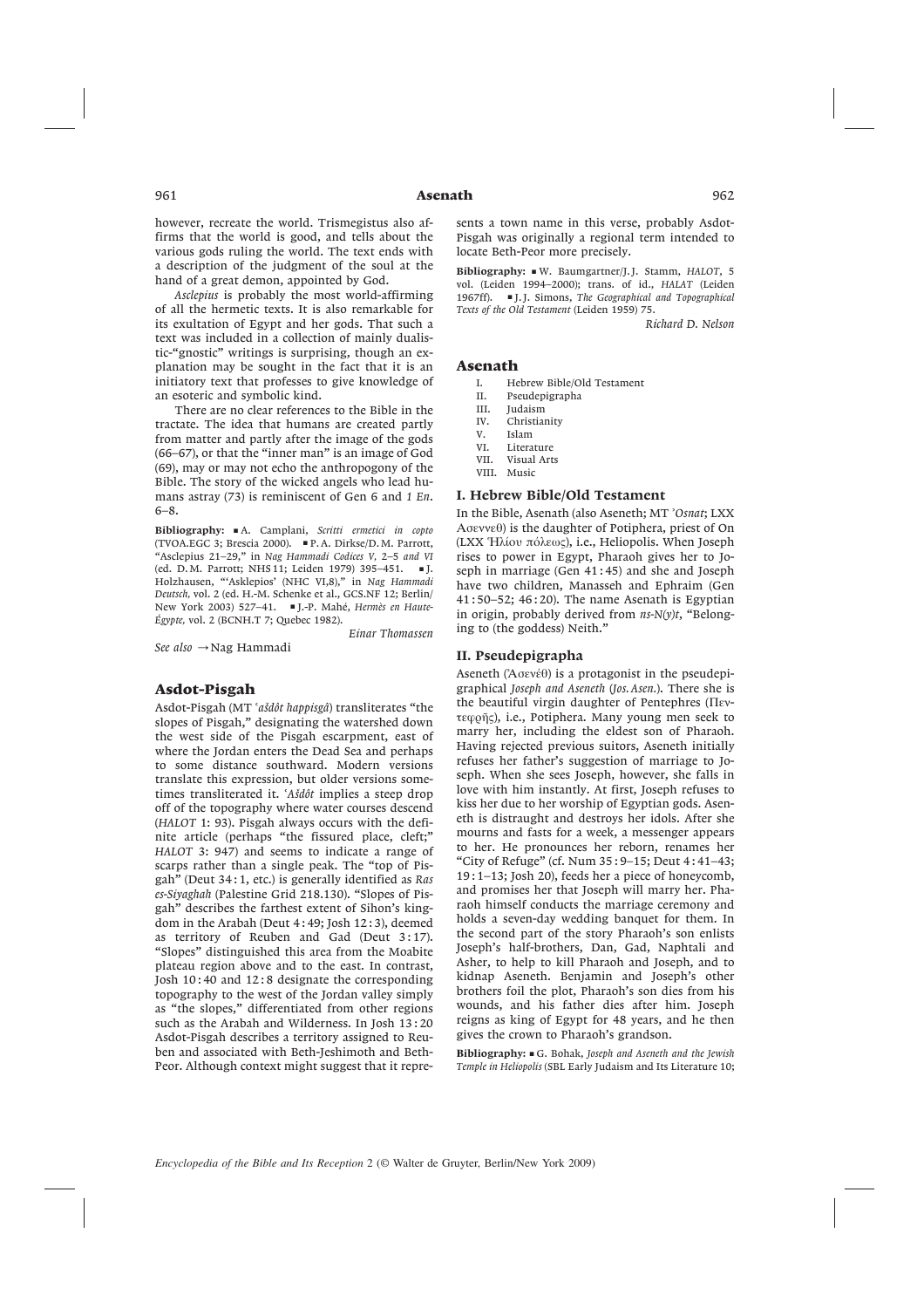Atlanta, Ga. 1996) ■ U. B. Fink, *Joseph und Aseneth: Revision des griechischen Textes und Edition der zweiten lateinischen Übersetzung* (FoSub 5; Berlin/New York 2008) ■ E. M. Humphrey, *Joseph and Aseneth* (Sheffield 2000). ■ R. S. Kraemer, *When Aseneth Met Joseph* (New York 1998).

*Nyasha Junior*

## III. Judaism

Manifesting reservations about the marriage of Joseph to the gentile Asenath, the Hellenistic-Jewish story of *Jos. Asen.* shows how the idoltrous Egyptian converted to Judaism before she married Joseph. Rabbinic traditions, however, make her a Jew from birth, a child born of Shechem's rape of Dinah (Gen 34; so e.g., *TPsJ*, Gen 41 : 45).

When Dinah's brothers learn of Asenath's illegitimate birth, they seek to kill Dinah to avert disgrace to their family (*PRE* 36, 38; *YalqShim* §137). Her grandfather, Jacob, ties around her neck a metal disc inscribed with the divine name, and abandons her. Thereupon, an angel – some sources have Michael, but others Gabriel – brings her to Egypt, where Potiphar's wife raises Asenath (cf. *PRE* 38; Potiphera, the priest of On, is often confused with Potiphar, Pharaoh's officer cf. *Jub* 40 : 10, *Τ. Jos.* 18 : 3). In Midrash Agada Gen 41 : 45 (Buber 1894 : 97) Jacob puts the amulet around Asenath's neck, and brings her to the walls of Egypt (in *Hadar Zeqenim* 19c to a thornbush, *snh*; hence her name *snt*), where Potiphar finds her. In Codex Sachau Dinah hides behind a thornbush after giving birth to Asenath. An eagle brings the child to the city of On, where Potiphar finds her (cf. Aaron ben Gershon Abu al-Rabi on Gen 46:6).

Asenath is also said to have been present when Potiphar's wife tries to seduce Joseph. When the latter accuses him, it is Asenath who testifies under oath before her foster father that Joseph is innocent. For her role in saving Joseph, God promises that she would bear the tribes that Joseph would beget, namely, Ephraim and Manasseh (*Yalq-Shim* §146; cf. illustration in Vienna Genesis, fol. 16v).

Asenath later on proves to Joseph and Jacob that she, in fact, is a Jew by showing her amulet to Joseph (*Hadar Zeqenim*; in Bahya ben Asher on Gen 41 : 45 Joseph shows it to Jacob). Moreover, in *BerR MS Vatican* on 48 : 8–9 she is depicted as being half-blind, which to Jacob proves that she is, in fact, his granddaughter, the blindness resulting out of her being exposed in the desert (Aptowitzer: 252). According to *PesRab* and *TPsJ* on Gen 48 : 8–9 (Buttenwieser: 537; Lebram: 159–61) Asenath, being a pious Jew, is also present at Jacob's blessing of the two sons of Joseph in order to prove to Jacob that the sons are born according to the law.

### IV. Christianity

The reception of Asenath in Christianity is mainly a history of the transmission and reception of the text of *Jos. Asen*. There are, however, references to

her in some commentaries on Genesis that show knowledge of the rabbinic legends. Thus, e.g., Origen refers to "apocrypha" of the Hebrews which say that it was Asenath who told Potiphar about Joseph's innocence (*Catena Nicephori* on Gen 41 : 45), and Andrew Willet, frequently referring to rabbinic sources, writes that "Asenath cannot be the daughter of Dina Jacob's daughter, as the Hebrews dream, being an Egyptian woman" (*Hexapla in Gene* $sin$  [London  $21608$ ] 405). In contrast to the intention of Jewish sources, and seemingly without knowledge of these, Martin Luther makes a point from the fact that Asenath, though not a Jew, but a gentile, nevertheless was chosen to give birth to Ephraim and Manasseh (*In Genesin Enarrationum* ad Gen 41 : 45).

### V. Islam

Asenath is not an important figure in Islamic literature which may be due to the prominence of and interest in the story of *Yusuf and Zulaykha* in Islam. However, in medieval Syria and Andalusia, where Jews, Christians, and Muslims closely interacted, we find some references to her.

There seems to be a confusion of the name of Pharaoh's wife (S 28: 9; 66:11) with Asenath's Syriac name Asyat (*syt*), because in some later Islamic sources Pharaoh's wife is called Asiya (Wensinck). And Ibn Hazm (994–1064) in his work *Kitāb al-fisal fı¯l-milal wa-l-ahøwa¯ wa-l-nihøal* (*Book of Opinions on Religions, Sects, and Heresies*) polemicized against Jewish claims that Asenath was Dinah's daughter and that an eagle brought her to Potiphar (see Goldziher: 144, 153). According to Aptowitzer (253–54 n. 37), this may explain why the 12th-century Jewish author of *Sekhel Tov* emphasizes that Asenath is in fact the daughter of Potiphar, and that Joseph proved to Jacob that marrying her is allowed (Buber 1900: 270, 309).

#### VI. Literature

As with Asenath in Christianity, most literary references to her are not to the account in Genesis but to *Jos. Asen.*, for the most part inspired by the abridged version given in Vinzenz de Beauvais' *Speculum historiale* from the late 12th or early 13th century, which itself is dependent on Hélinand of Froidmont's *Chronicon* (Burchard 1996: 378–79 n. 85a). Vinzenz' work was translated into New High German as *Histori Assenath* probably in the 16th century, and it became the source of Philipp von Zesen's extend novel, *Assenat* (1670). Von Zesen shows some knowledge of Jewish legends concerning Asenath, as does Anna Katharina Emmerich (1774–1824), who drew on the legends in her visions (Burchard 1996: 404–8).

Other literary receptions of Asenath include a 19th-century poem, *Osenath, Daughter of Potiphera* [Heb.], by Judah Leib Gordon, a drama in five acts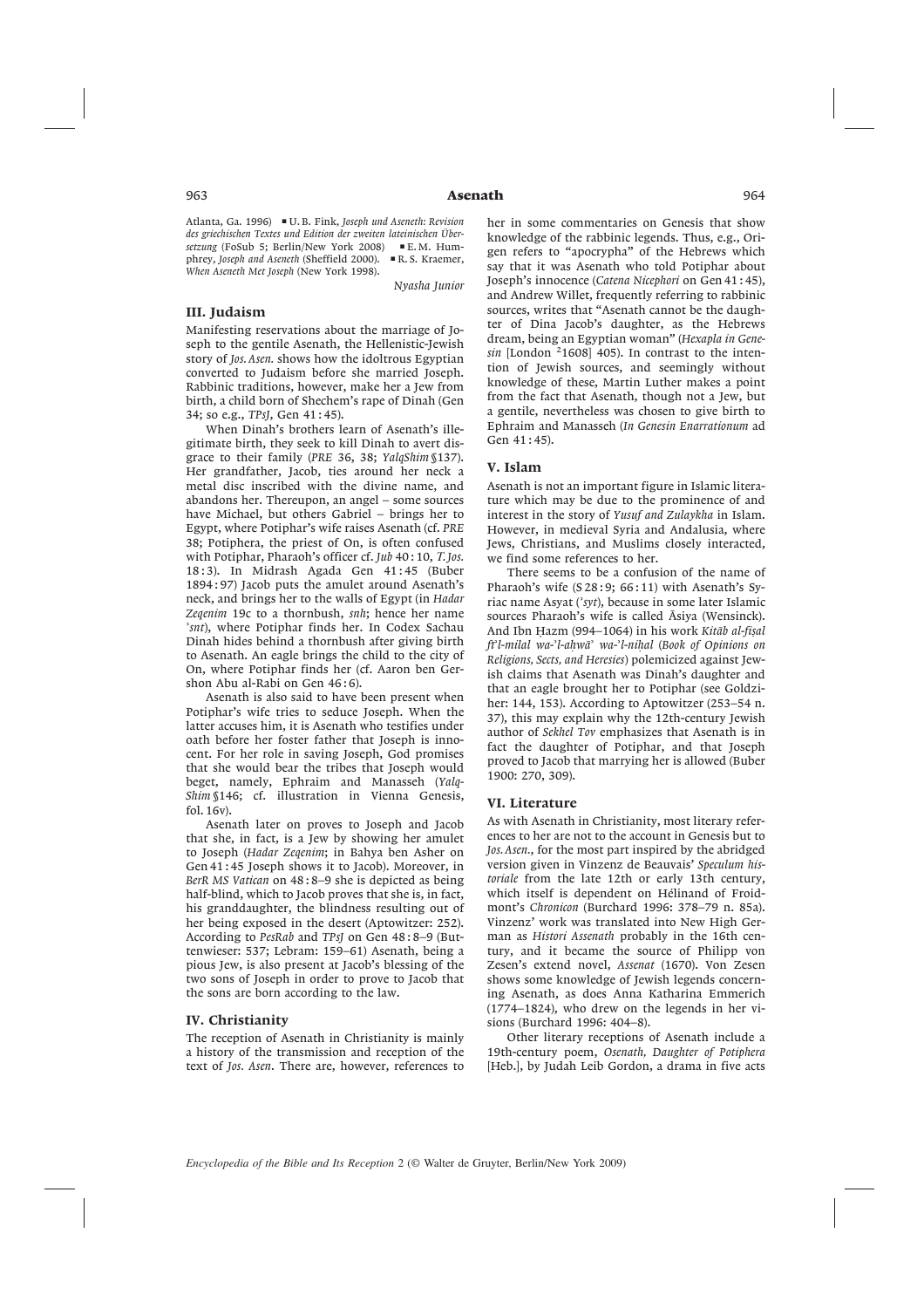by the German poet Süsskind Raschkow entitled *Joseph and Asenath* (1817; Heb.) and, most recently, Jennifer Kay Stout's novel, *Asenath, Daughter of Egypt* (1997), which, like *Jos. Asen.* and the rabbinic legends but not dependent upon them, imagines Asenath's struggle between her idolatry and her husband's faith in "Jehovah God," and how the Egyptian was finally converted.

## VII. Visual Arts

1. Description of Normative Figure of Asenath in the Visual Arts. Asenath is frequently represented as a young and beautiful woman, wearing a long dress or gown, her hair veiled either by a scarf or some headdress. Apart from representations based on *Jos. Asen.*, she is typically depicted as standing or sitting closely behind Joseph or a little further in the background, mostly passively watching the scene.

2. Scriptural Episodes of Asenath in the Visual Arts. Although not an active figure in any one scene of the biblical account, images of Asenath relate to all major events in the life of Joseph in Gen 41–50: the marriage itself, Joseph's rise to power (symbolized by Pharaoh's ring and his chariot of second-in-command given to Joseph), Asenath with Manasseh and Ephraim, Joseph meeting his brothers and his father, Jacob blessing his two grandsons ( $see \rightarrow plate 15$ ), and Jacob's and Joseph's burials.

3. Popular Iconographic Motifs of Asenath in the Visual Arts. While the representations of Asenath as an individual character are connected to the reception of *Jos. Asen.*, the majority of representations from late medieval times up to the modern period that follow the biblical narrative depict her in the role of wife and mother, thus completing the image of that couple and their children as a holy (and royal) family. In the high Middle Ages there was a clear focus on depicting the marriage of Joseph and Asenath, Joseph's rise to power, and the couple raising Manasseh and Ephraim. None of these scenes seems to be present in later, i.e., Renaissance, Baroque, and modern art; however, the family motif is merged into depictions of Jacob's blessing of Manasseh and Ephraim. After having disappeared from this scene since early medieval times, Asenath reappears in depictions of that scene in the 16th through 19th centuries.

List of works. *Joseph's Rise to Power and Marriage (Gen 41 : 39–45):* ■ *Cotton Otho* (?) (5th/6th cent.), London, British Library, MS Cott.Otho. B.VI (fol. 90r). [Deteriorated] ■ *Cotton Claudius* (11th cent.), London, British Library, MS Cott.Claudius B.IV (fol. 60v). [Wedding scene with chariot in the background] ■ Octateuch Biblioteca Vaticana (12th cent.), Rome, Biblioteca Vaticana, MS gr.746 (fol. 125r). [Wedding scene with ring given to Joseph, and Joseph – thus appearing twice – riding on the chariot] ■ *Smyrna Octateuch* (12th cent.), Smyrna, Evangelical School, MS A.1 (fol. 53v). [Almost identical with Octateuch Biblioteca Vaticana] ■ *Millstatt Genesis* (12th/13th cent.), Klagenfurt, Landesmuseum, MS VI.19 (fol. 60v). [Wedding scene, Joseph and Asenath embracing each other]

*Manasseh and Ephraim (Gen 41 : 50; 46 : 20):* ■ *Pamplona Picture Bible* (12th cent.), Amiens, Bibliothèque de la Ville, MS 108 (fol. 29v). [Asenath leading Manasseh and Ephraim to Joseph] ■ *Millstatt Genesis* (fol. 61r). [Asenath holding Manasseh, Joseph holding Ephraim, both sitting on a bench] ■ *Mosaic, Church of San Marco, Venice* (13th cent.; atrium, bay 8, dome). [Asenath reclining on a bed, with the new born Ephraim held by a midwife, Manasseh, Joseph, and an attendant standing by; see image] ■ *Vienna Genesis* (?) (6th cent.), Vienna, National Library, MS Theol.gr.31 (fol 16v). [Asenath holding Ephraim, Manasseh sitting next to another women]

*Joseph Meeting his Family (Gen 43 : 26–29; 44 : 14–15; 47 : 1–7):* ■ *Ashburnham Pentateuch* (6th/7th cent.), Paris, Bibliothèque Nationale de France, MS N.Acq.lat.2334 (fols. 44r and 50r). [Asenath's head in the windows of a building in the background watching Joseph and his brothers] ■ Francesco Granacci (?) (1477–1543), *Joseph Presents his Father and Brothers to the Pharao*.

*Jacob's Blessing of Manasseh and Ephraim (Gen 48 : 13– 16):* ■ *Sarcophagus Lid, San Callisto Catacomb, Rome* (4th cent.). [Relief, Asenath occupying a prominent place in the center] ■ *Vienna Genesis* (fol. 23r). ■ Jacopo Pontormo (1494–1556), *Joseph in Egypt*. [Upper right zone; Asenath (twice) receiving Manasseh at the stairhead to Jacob's bedroom, and standing in the doorway to that bedroom] ■ Tobias Stimmer (1539– 1584), Picture Bible, *Jacob Blessing the Sons of Joseph*. [Woodcut; Asenath lifting a cup] ■ Rembrandt van Rijn (1606– 1669), *Jacob Blessing the Sons of Joseph*. ■ Mattia Preti (1613– 1699), *Jacob blessing his grandchildren*. ■ Adeodato Malatesta (1806–1891), *Jacob blessing Ephraim and Manasseh*.

*Burials of Jacob and Joseph (Gen 50 : 7–9, 24–26):* ■ *Jacob's burial*: *Vienna Genesis* (?) (fol. 24v). [Asenath appearing in both scenes on that images] ■ *Joseph's burial*: *Smyrna Octateuch* (fol. 63v).

*Other:* ■ *Vienna Genesis* (fol. 16v). [Asenath as a little child, bathing, when Joseph escapes from Potiphar's wife; influenced by Jewish sources, or through Christian reception of these; cf. Origen's Catena on Gen 41 : 45] ■ *Magdalen College* (11th cent.), Oxford, MS gr.3 (fol. 316r). [Four medallions in the outer margin, Asenath (ή  $\dot{\alpha}$ σινέθ) below Sarah, Rebekah, and Rachel (cf. *Jos. Asen.* 1:5), probably used as iconographic models] ■ *Sculpture, Chartres Cathedral, France* (12th cent.; north portal, right door, right jamb). [Asenath standing between Joseph to her left and Jacob to her right]

### VIII. Music

Asenath (Azanet, Asenata) is a character in Apostolo Zeno's libretto *Giuseppe* (1722; cantata), and in Pietro Metastasio's libretto *Giuseppe riconosciuto* (1733; opera). Based on Zeno's libretto James Miller later wrote the libretto for Handel's rarely performed oratorio *Joseph and his Brethren* (1744, HWV 59) which is based on Gen 38–45. In it "Asenath, Daughter to the High Priest" (soprano) has even more arias to sing than Joseph. Asenath is the only female character and provides an element of love to the oratorio. None of her scenes is based on the biblical account or the legends of Asenath in Judaism and Christianity.